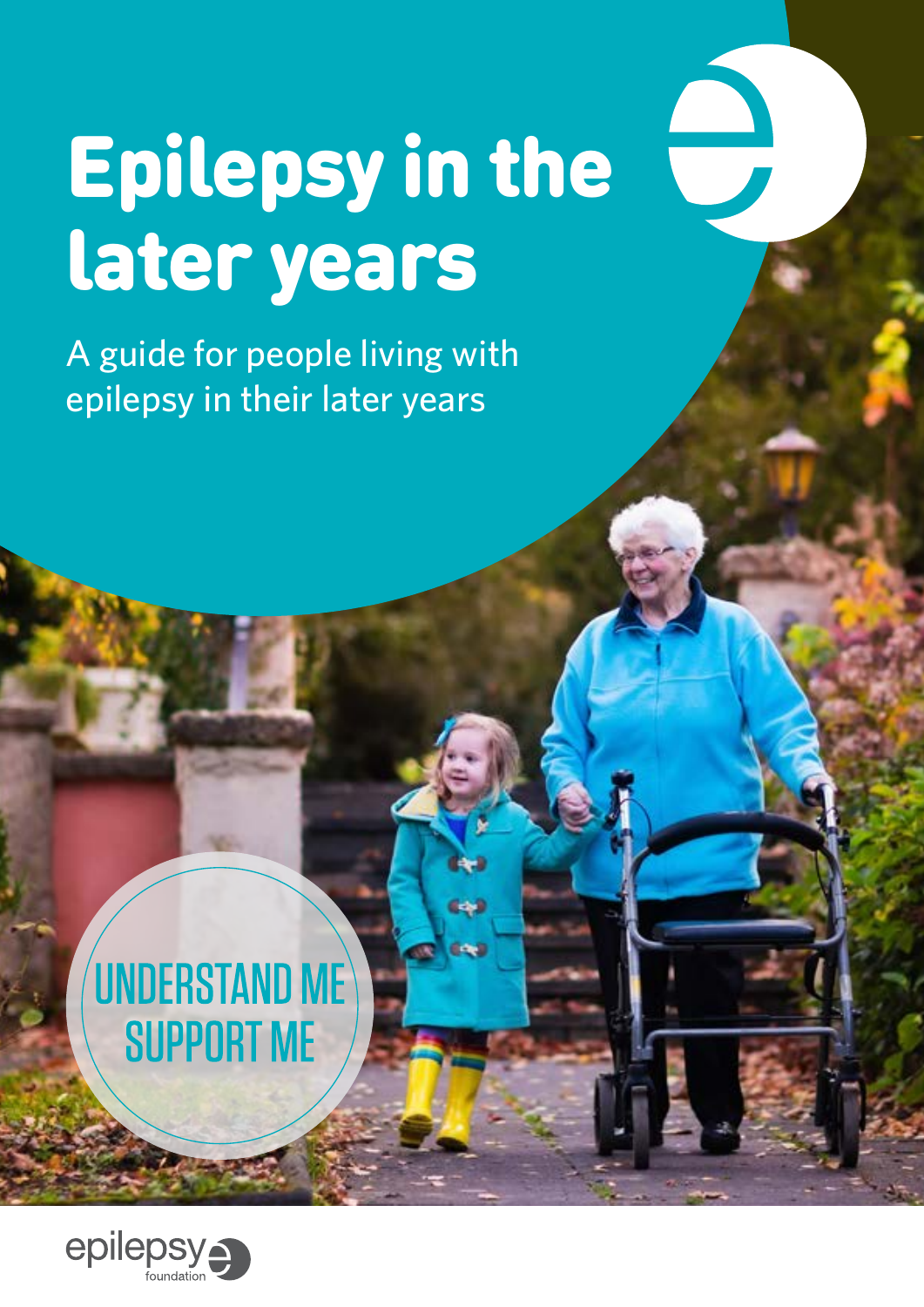## Purpose of this resource

No one should go it alone with their epilepsy; this booklet is part of a suite of epilepsy resources that have been developed for people diagnosed with epilepsy in their later years.

As you age, physical changes occur in the brain as a natural part of ageing. However, when these changes are abnormal or there is damage to the brain, for example, when there has been a history of stroke, dementia, head trauma or brain tumours, epilepsy may develop.

The information contained in this booklet is not intended to include everything about epilepsy and should not replace medical advice or training in epilepsy awareness and/or medication administration. We recommend that you also visit our website www.[epilepsyfoundation.org.au](http://epilepsyfoundation.org.au/) for further information about living with epilepsy, peer support and training options available from us.

## So you have epilepsy

Epilepsy is the most common neurological condition and can be diagnosed at any age. Around 4% of Australians will develop epilepsy at some stage in their life.

People in their later years are fast becoming one of the largest population groups as the population group is generally living longer. However, with increasing age also comes an increasing risk of developing epilepsy.



The incidence of any type of seizure increases substantially over the age of 601 . People **over 65 years of age** have the highest incidence of seizures/epilepsy of any age.

What this means is that almost a quarter of cases of new onset epilepsy are experienced by people in their later years like you.<sup>1</sup>

## What is epilepsy?

Epilepsy is a disorder of brain function where there is a tendency to have unprovoked, recurring seizures as a result of abnormal bursts of electrical activity in the brain.

## What is a seizure?

A seizure is a temporary sudden change in the electrical and chemical activity in the brain which causes a change in behaviour, thought or sensation.

Your brain usually transmits regular electrical impulses which carry messages between your brain and body. When this pattern is disrupted by a sudden burst of activity a seizure can occur.

Your experience of a seizure will be different from everyone else. Some people experience seizures every day, whilst others may only have a seizure occasionally. You may not be aware that you are having a seizure.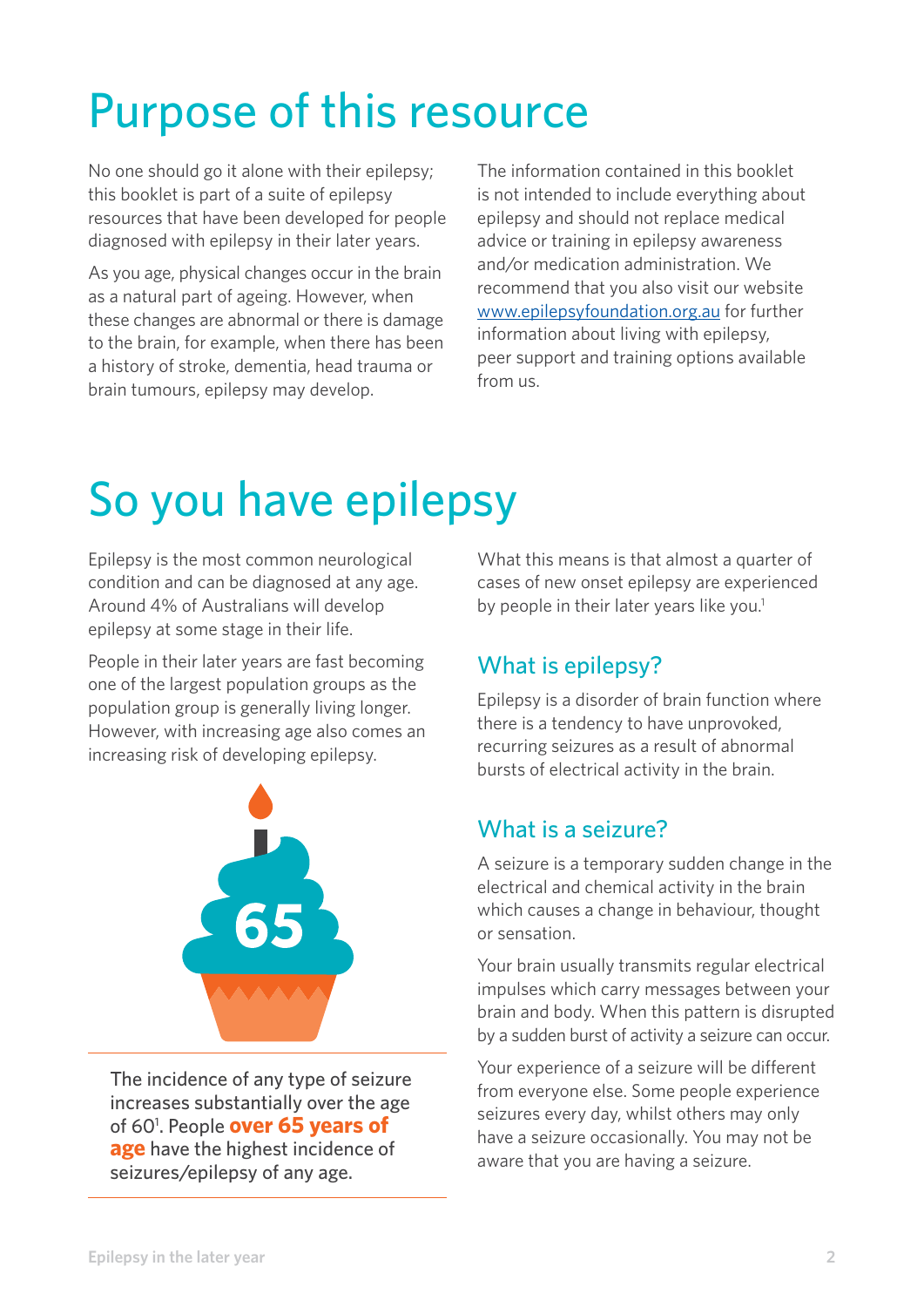Because of this it is important that you take notice of any behavioural changes that friends, family or carers bring to your attention and a medical investigation should be sought.



If you are over 60 years of age, the risk of recurrence of seizure after a first unprovoked seizure greatly increases after the first seizure **if the seizures go untreated**. 1

### *Seizure types*

The ILAE (International League Against Epilepsy), the peak international medical epilepsy organisation, determines the official names of seizures and epilepsy syndromes. Seizures fall into two categories: focal and generalised seizures.



Most people think there is only one type of seizure that people with epilepsy experience being convulsive. This is not true; **there are many different types of seizures**.

#### **Focal seizures**

Focal seizures are the main type of seizure experienced by people in their later years. Focal seizures start in one part of the brain and may or may not spread to other parts of the brain. The impact of a focal seizure will vary depending on what function that part of the brain controls e.g. smell, taste, and sight. These seizures usually last less than two minutes in duration.

#### **Generalised seizures**

Tonic-clonic seizures belong to a group known as generalised seizures in which the person falls, loses consciousness, stiffens and the body jerks or convulses. Generalised seizures involve the whole brain and therefore impact the whole body, however they are not always convulsive in nature and can last 1–3 minutes in duration. In older people, seizures where you fall are less common than in other age groups.

#### **Status epilepticus**

Status epilepticus is a very long seizure (more than 30 minutes) or a continuous state of seizures where one seizure follows another without a break. This status can occur in almost any seizure type, however convulsive status epilepticus where the person is experiencing ongoing tonic-clonic seizures is considered a medical emergency and an ambulance must be called.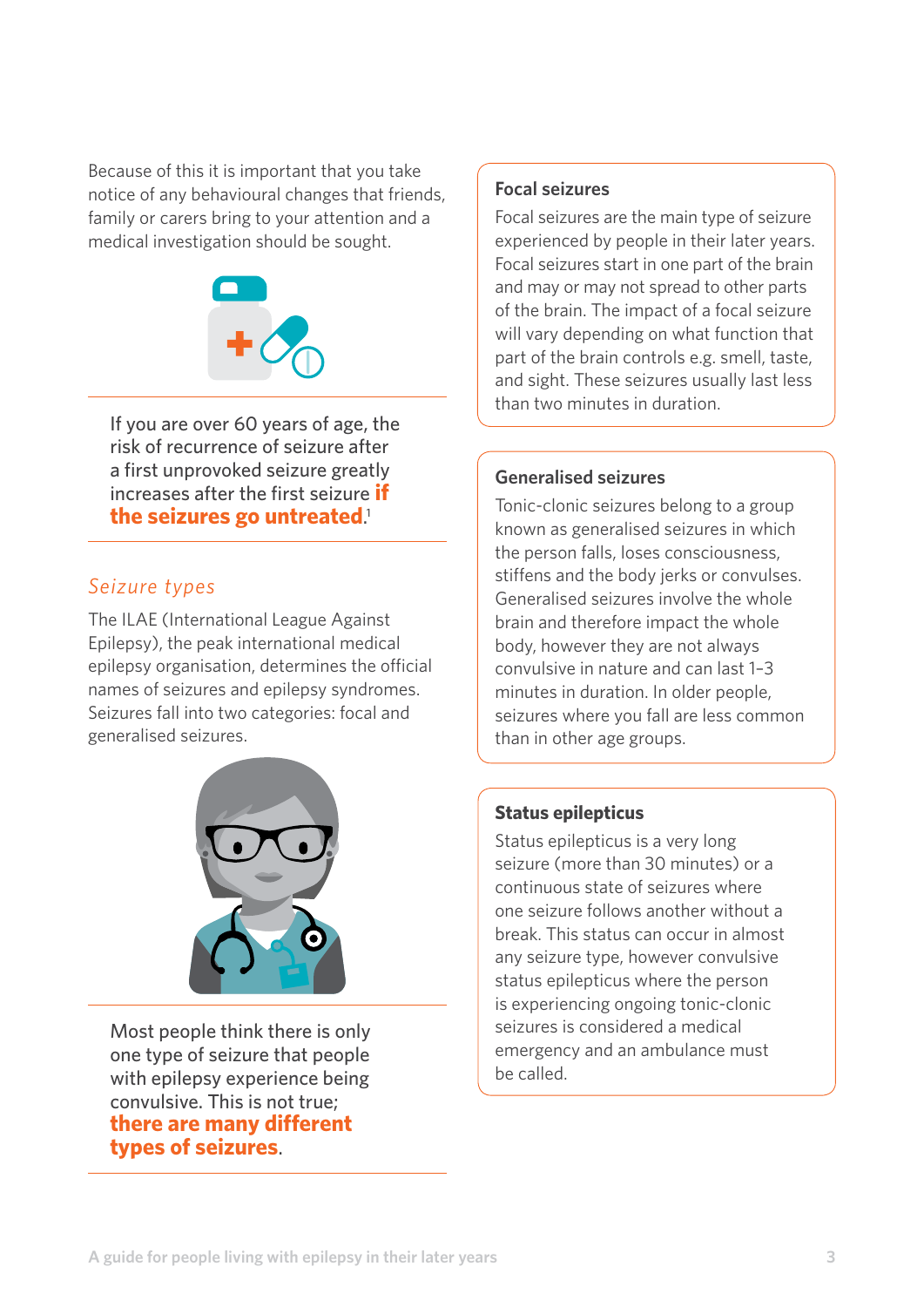## *What could a seizure look like?*

Seizures are different for each person, it depends in which part of the brain the seizure occurs and what functions that part of the brain controls. Some of the behavioural changes you may experience include:

- loss or disturbance of awareness ('absence', blackout spells), blank stare
- feelings of déjà vu or an unpleasant smell or taste
- confusion
- fall, with no memory of the fall
- involuntary movement twitching or abnormal sensory disturbance (funny feelings) of a limb, limbs or face without a loss of consciousness
- automatisms repetitive, automatic trancelike movements, e.g. fiddling with clothes or repeated swallowing
- sleep disturbances
- loss of bladder control.

You might be alert during a seizure and remember what happens. Alternatively, you may only remember certain aspects before or after the seizure.

Following the seizure, you may feel tired and sleepy, confused, angry, sad or worried. Confusion following a seizure can last several hours or days or sometimes even weeks.



It is important to remember that **there is no 'normal**', everyone experiences seizures differently.



**f**/*I* was driving one day with a friend, *and we stopped at a red light and I think I got one then, because I stalled the car and I couldn't remember what to do. Very quickly it happened, but it wasn't until somebody behind me honked and the light had changed. I thought, oh. It was only in hindsight that I realised I had a little absent*  seizure.<sup>*''*</sup>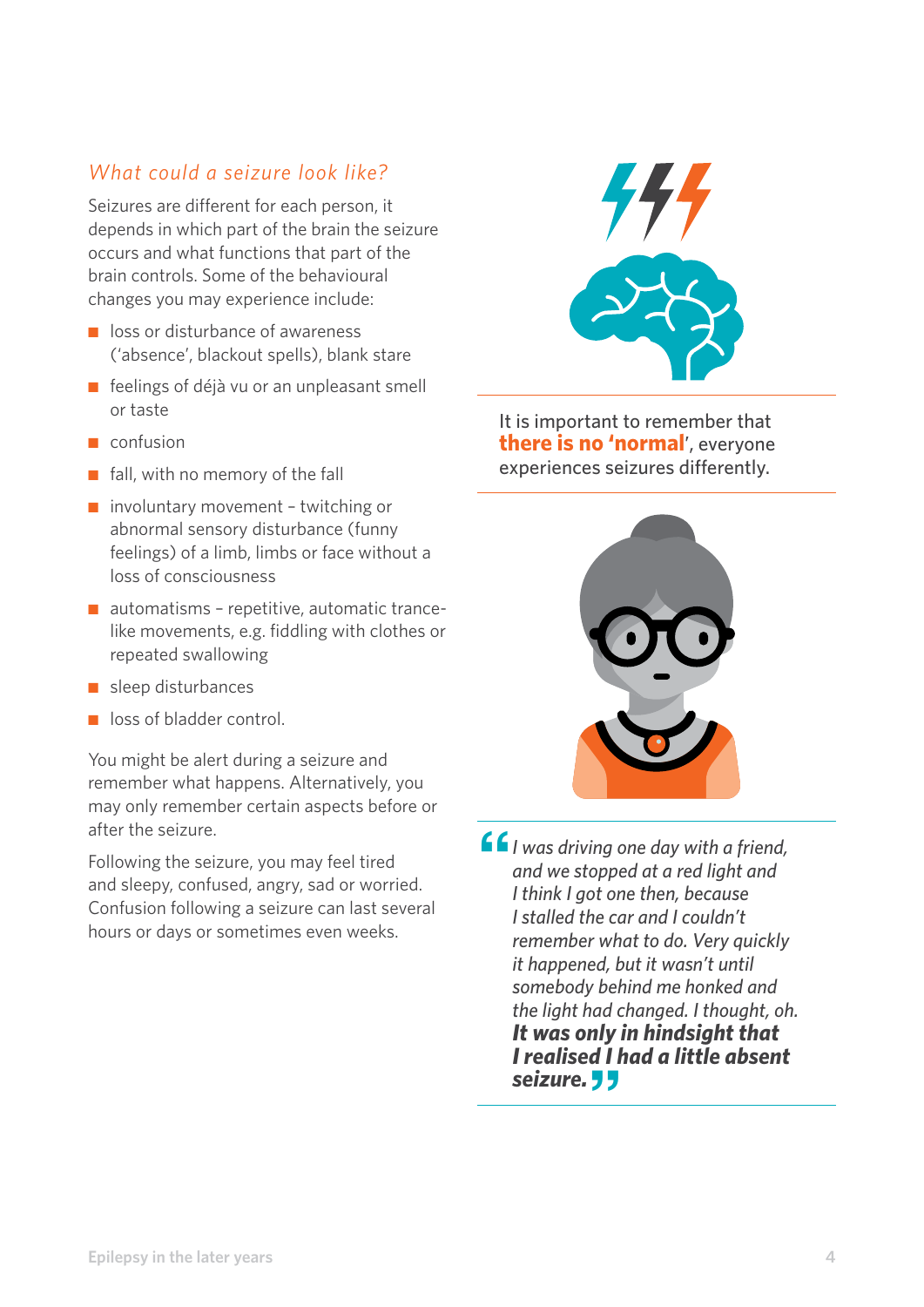## Understanding your epilepsy

## Causes

There are many causes of epilepsy and seizures. It is very important that the cause of your seizures is investigated as this will help determine the appropriate management and support you may need.

- $\blacksquare$  Having a stroke is by far the single greatest contributor to an epilepsy diagnosis in later years, this is due to the lack of oxygen to the brain after a stroke, which can cause epilepsy.
- A brain injury, which results in scar tissue can also predispose you to developing epilepsy.
- $\blacksquare$  Epilepsy can also be caused by a brain tumour impacting on the brain's normal electrical and chemical functions,
- Degenerative conditions which affect brain tissue such as dementia can also cause epilepsy.

Other risk factors associated with the development of epilepsy can include lifestyle factors such as alcohol, smoking, sleep deprivation and stress. Other medical conditions affecting brain function can also increase the risk of developing epilepsy.



About half of all diagnosis of epilepsy for people in their later years **has no known cause**.

## **Triggers**

Seizures can be brought on by specific events which are recognised as triggers. You may or may not recognise triggers which bring on your seizures.

Some common seizure triggers identified for people of all ages include:

- missed medication
- feeling unwell or overheated, running a temperature
- dehydration, insufficient intake of water
- low blood sugar from missed meals
- drugs and alcohol, including prescribed medication
- $\blacksquare$  sleep deprivation, not getting enough rest/ sleep
- significant stress, including emotional and physical stress
- bright, flashing or flickering lights

These triggers alone, however, do not explain why a seizure has occurred because not everyone who is exposed to one of these triggers will have a seizure.

## **Diagnosis**

It is quite common for people in their later years to experience seizure symptoms that are not always recognised as being epileptic in nature. Misdiagnosis can happen when behavioural changes are assumed to be related to another condition or the ageing process and not a seizure. This makes diagnosing epilepsy in people in their later years complex.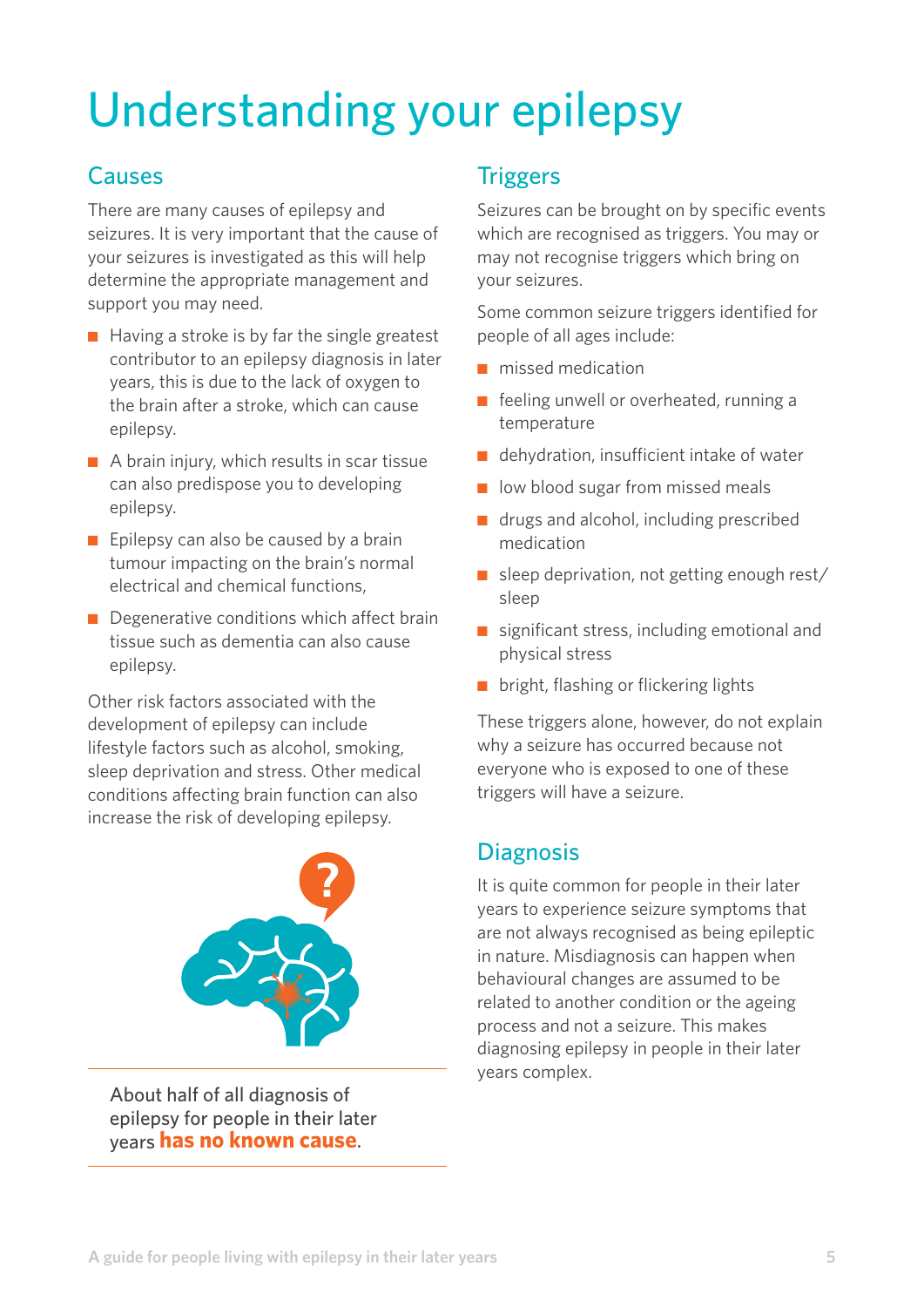

Getting a confirmed diagnosis of epilepsy can sometimes be a **lengthy process**.



### **Not all seizures lead to a diagnosis of epilepsy.**

An acute symptomatic seizure refers to a seizure provoked by an acute illness or injury to the brain, although this is not uncommon in older people and does not necessarily lead to a diagnosis of epilepsy. An unprovoked seizure is a seizure which occurs without any obvious immediate cause, only further investigations by your doctor will identify the cause of the seizure and whether there is a diagnosis of epilepsy.

Your doctor may refer you to a specialist such as a neurologist or epileptologist who specialises in treating people with epilepsy for further investigation if they cannot identify the cause of your behavioural changes or possible seizure activity.

Your medical history, any eyewitness accounts, and medical tests are needed to make a diagnosis of epilepsy by a specialist. Medical tests may include blood tests, an EEG [electroencephalogram], a CT scan [computerized tomography] or an MRI [magnetic resonance imaging].



**''***I was diagnosed with epilepsy 10 years ago, when I was 63. The only major seizure I've had was one night when I slept through it and wondered why my pillow was on the floor the next morning, and my husband explained I had had a major seizure. I was a trained nurse and midwife, and when I was diagnosed with epilepsy at 63, I was gobsmacked, because I thought it was a childhood disease, and I had never heard of anyone of my age being diagnosed with epilepsy.*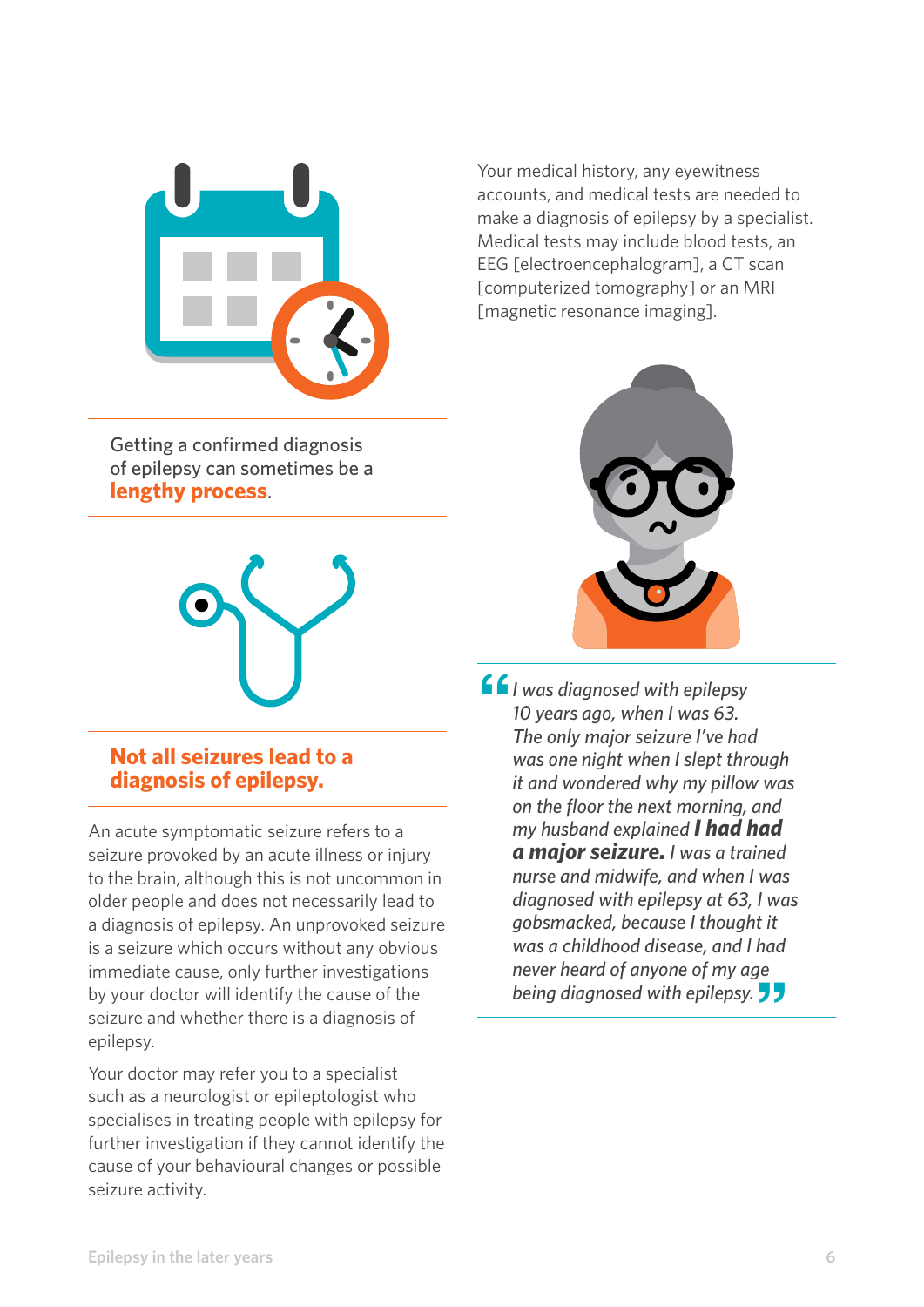## **Treatment**

Deciding on the correct treatment for your epilepsy is important and requires specialist expertise.

It is common for people in their later years to also have other health conditions which

require medications; your specialist will consider these factors in developing your treatment plan for your epilepsy.

| <b>Anti-epileptic</b><br>drugs (AEDs) | For most people diagnosed with epilepsy, anti-epileptic drugs are<br>prescribed. AEDs will not cure your epilepsy, but they can control your<br>seizure activity, the best outcome from taking the AEDs being that you<br>will become seizure free.                                                                                                                                                                                                                                                                                              |
|---------------------------------------|--------------------------------------------------------------------------------------------------------------------------------------------------------------------------------------------------------------------------------------------------------------------------------------------------------------------------------------------------------------------------------------------------------------------------------------------------------------------------------------------------------------------------------------------------|
| <b>Emergency</b><br>medication        | If you have many seizures, or seizures which last a long time, your<br>specialist may also prescribe emergency medication. If emergency<br>medication is prescribed your specialist will go through with you when<br>the emergency medication is to be administered, how it is to be stored<br>and how it is to be administered. You will also receive a medically<br>endorsed Emergency Medication Management Plan (EMMP) from your<br>specialist (see Managing your epilepsy).                                                                 |
| <b>Diet</b>                           | Your specialist may also discuss diet treatment options such as the<br>ketogenic diet or a modified Atkins diet. It is important for you to<br>understand that these dietary therapies should only be used under the<br>supervision of your doctor.                                                                                                                                                                                                                                                                                              |
|                                       | <b>Ketogenic Diet</b><br>The ketogenic diet is a high fat, low protein and low carbohydrate<br>medically supervised diet used as a treatment for epilepsy that does not<br>respond to anti-epileptic drugs. This is sometimes called "drug resistant<br>epilepsy" or "refractory epilepsy".                                                                                                                                                                                                                                                      |
|                                       | <b>Modified Atkins Diet</b><br>A modified Atkins diet is a special high-fat, medically supervised diet<br>that is also used for difficult to treat seizures. Heavy cream, butter<br>and vegetable oils provide the necessary fat. This diet differs from the<br>ketogenic diet as it allows all protein rich foods such as meat, chicken,<br>eggs and fish.                                                                                                                                                                                      |
| <b>Surgery</b>                        | Epilepsy is sometimes caused by an area of abnormal brain tissue. There<br>are many reasons why an abnormality occurs and it may not be important<br>unless it causes seizures. The size and position of the area, referred to as<br>the epilepsy focus, varies between individuals. If surgery can remove the<br>epilepsy focus, seizures can often be prevented. The chance of successful<br>surgery and the risks of complications differ for each patient and your<br>doctor will discuss with you whether this is an appropriate treatment. |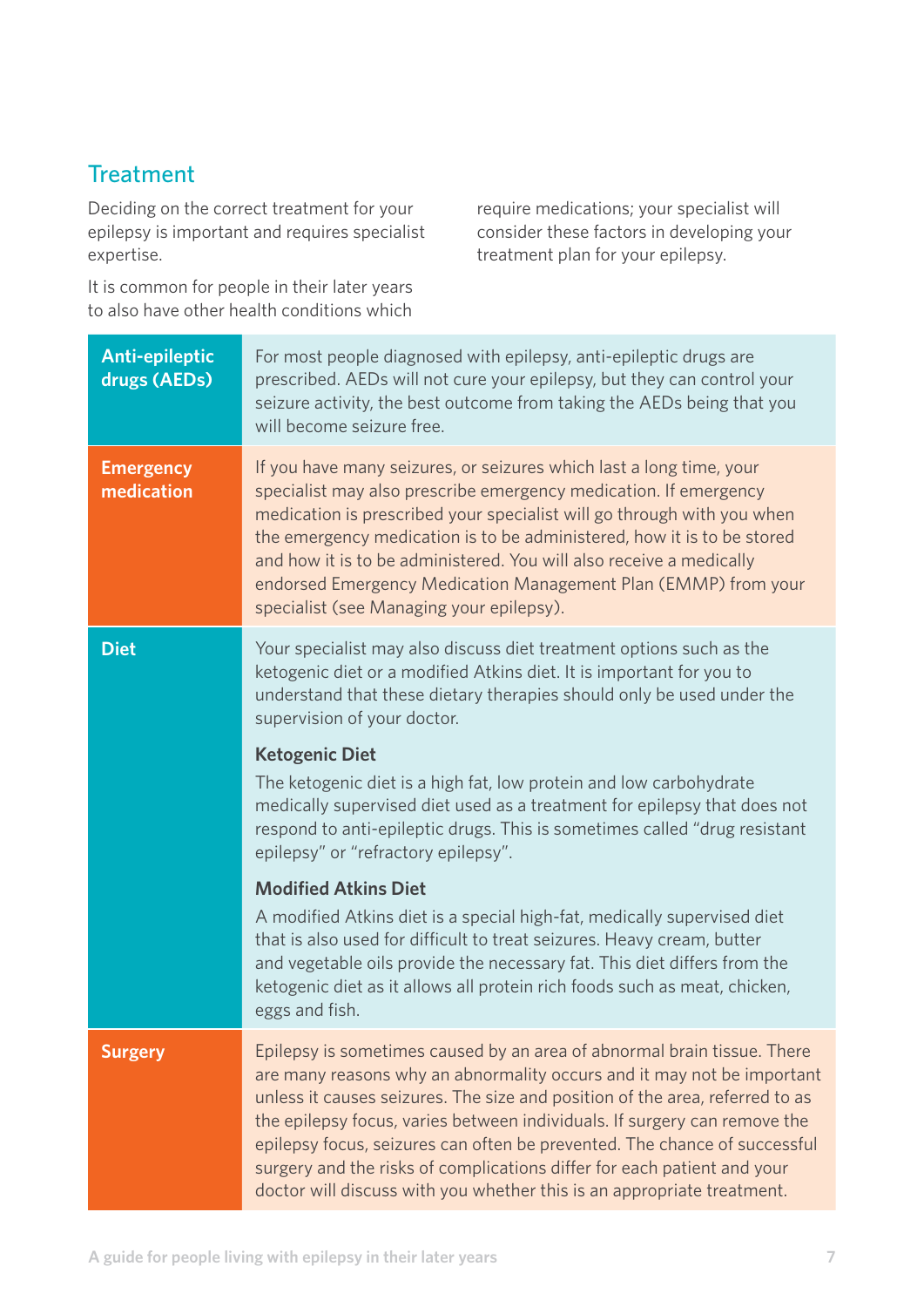## Living with epilepsy

A diagnosis of epilepsy can have a significant impact on your life. Having a frank and open conversation with your doctor is the first step in ensuring all potential impacts on your life are considered.



**''***Being a person who's always been fiercely independent, one of the things I feared was having my independence curtailed in some way, but it hasn't. People that I've got friendly with through the gym or book group or other things, I don't know that many of them know I have epilepsy. I don't wander around with a big sign on my forehead.* **''**

## Medication side effects

Like any medication AEDs can bring undesirable side effects. Some common side effects that may occur in the first few weeks of taking AEDs include tiredness, stomach upset or discomfort, dizziness or blurred vision.

Taking medication is a personal choice, and you are encouraged to discuss any concerns you may have with your doctor to ensure that you have a good understanding of why the AED is being recommended for you and the potential side affects you need to be aware of.



**Any side effects** you experience should be discussed with your doctor.

> Refer Medication and epilepsy information sheet

## Seizure diary

You may find it useful to record your seizures in a diary. You may also want a carer, family member or friend to video what happens during a seizure using a mobile phone. Recording how long the symptoms last, how often the seizures are taking place and how the seizures are affecting your behaviour during and after the seizure, can be helpful.

When you see your doctor or specialist they can use the information in your seizure diary and the video when developing your on-going treatment plan.

**''***I keep lists for everything on a daily basis, and I also keep a daily*  diary. **33**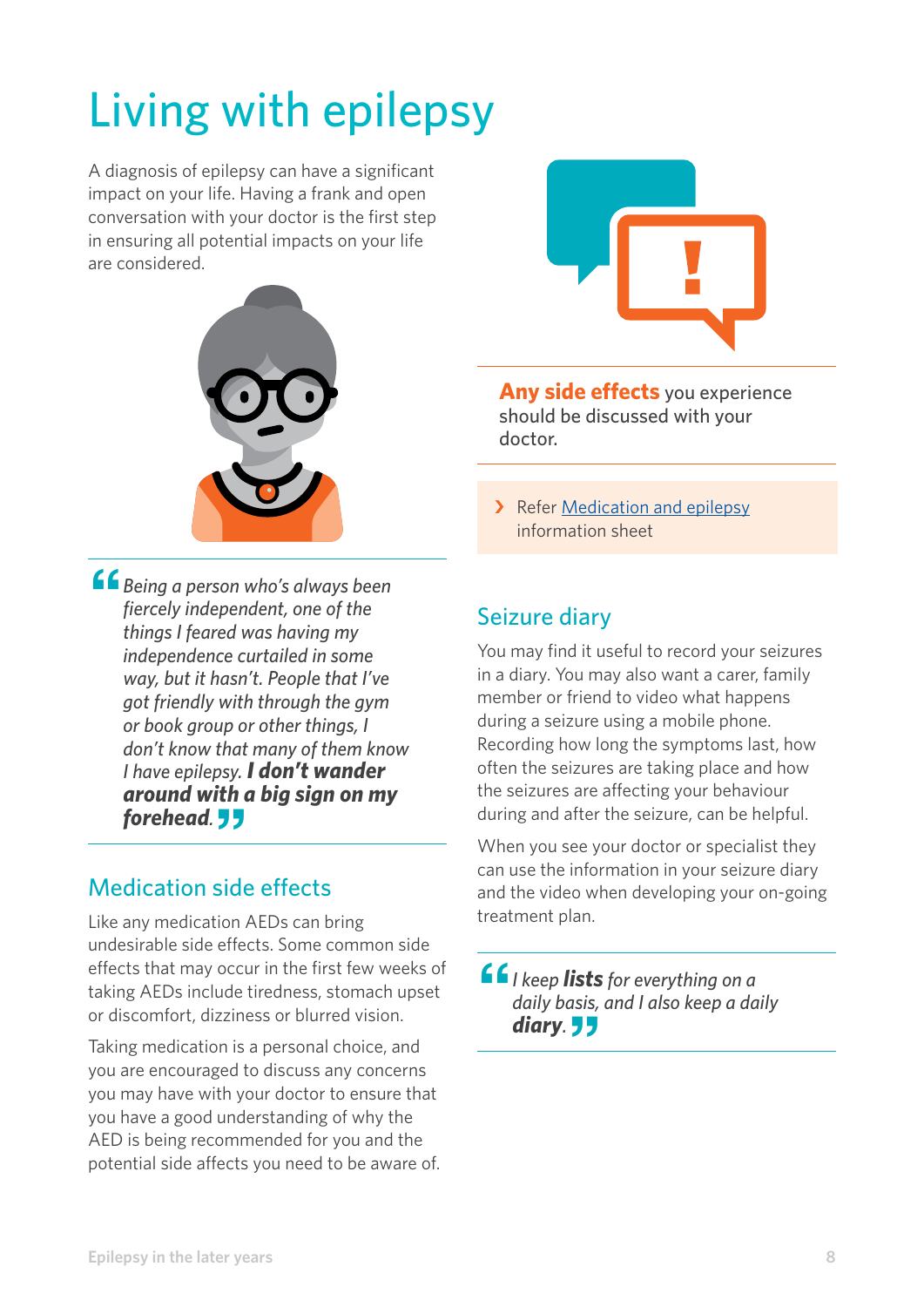## Wellbeing mapping

You may consider completing an epilepsy wellbeing map. The map is a tool to help you to prepare for consultation with your doctor or specialist, by completing the mapping document you can provide valuable information to your doctor or specialist about how living with epilepsy impacts you.

The mapping process asks you to review all areas of your life and reflect on how having a diagnosis of epilepsy impacts your overall wellbeing. The mapping process helps you to think about the impact of epilepsy and any concerns you have, highlighting the most important questions to ask at your next consultation.

The map is a tool to support you in communicating effectively with your doctor or specialist. If you receive support from an aged care worker or carer, you may find it helpful to also discuss the the outcome of your wellbeing map with them.

› Refer [www.epilepsywellbeing.com.au](http://www.epilepsywellbeing.com.au/)



**Figure 1: Epilepsy Wellbeing Map™**

## Self-esteem

Developing epilepsy at any age can be difficult to come to terms with. A diagnosis may raise concerns about:

- loss of independence
- being a burden on family members
- $\Box$  confusion as to why it is happening
- fear of how others might react
- fear of the unknown.

Sharing your diagnosis with family and friends is your choice however sharing your diagnosis and how you are feeling with people close to you improves their understanding of epilepsy and can help them to provide the support you may need.

Remember epilepsy is **one of the most common neurological conditions** experienced by people today.



It is common to develop depression or anxiety within the first year following a new diagnosis of epilepsy.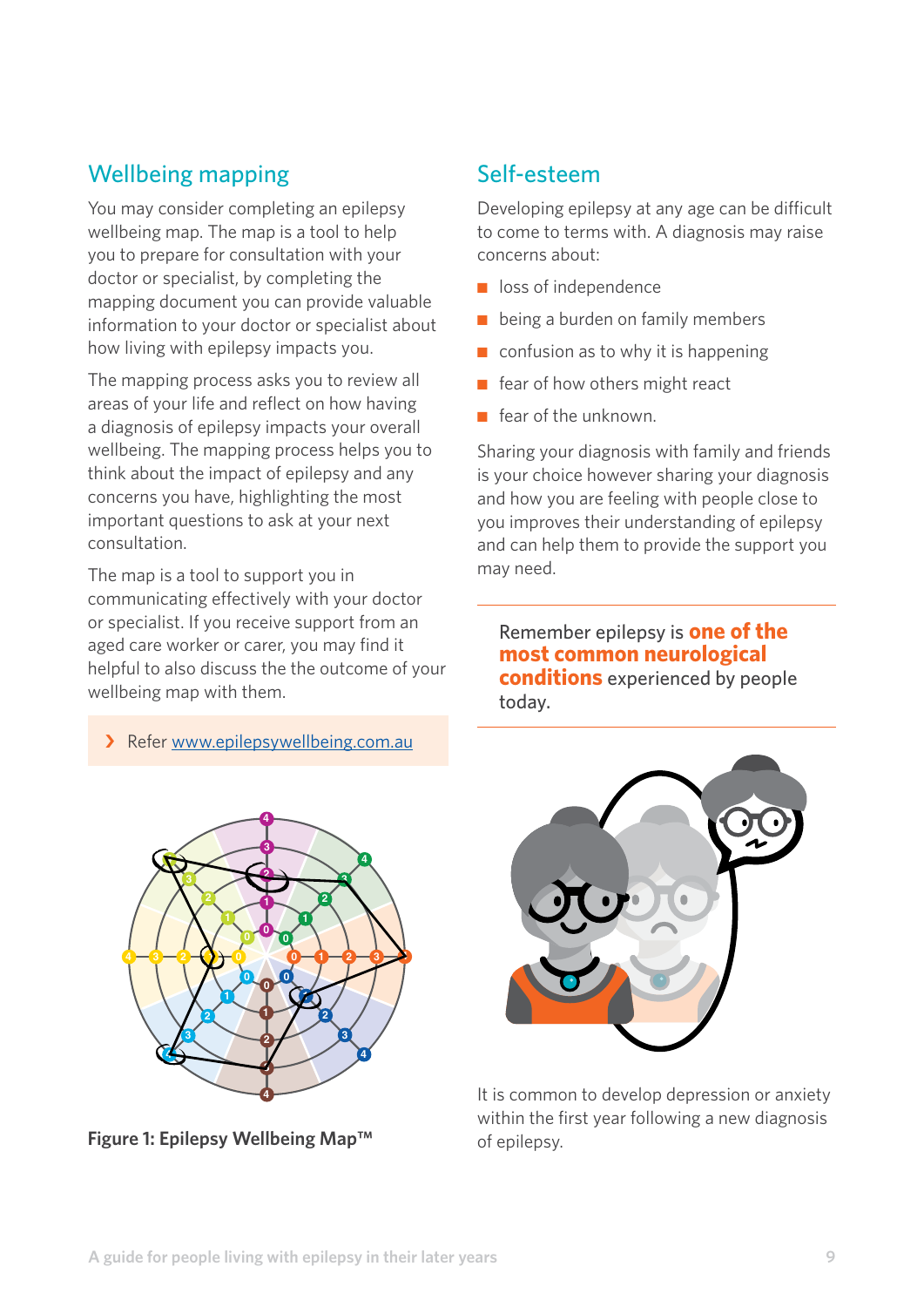#### **This is what others usually see when a person has epilepsy**

#### **Seizures**

Below are some of the other possible impacts of epilepsy that people may experience because of their seizures and which can often impact a person more than the seizure itself.

#### **Memory**

For some people with epilepsy, memory can be a significant challenge

#### **Stigma**

A person can experience stigma due to a lack of community awareness and understanding of epilepsy

#### **Tiredness/fatigue**

Due to seizure activity (including during sleep) people can be tired and find it difficult to concentrate

#### **Medication**

Side effects from medication may cause tiredness, difficulties with concentration or mood/behaviour changes

#### **Self-esteem**

The unpredictable nature of seizures can have a negative effect on a person's confidence and self-esteem

**Depression and anxiety** Up to 50% of people living with epilepsy experience depression or other mental health illnesses

**Figure 2: Epilepsy is more than just the seizure**

#### **50% of people living with epilepsy experience depression** or other mental health illnesses.

Looking after your own mental health is very important. Talking to your doctor, and your family or friends about what is happening and how you are feeling is the first step in looking after yourself.

> Refer Self-esteem and epilepsy information sheet

## **Travelling**

When travelling it is important that you make sure you carry sufficient medication with you and remember to take the medication at your usual times. If travelling overseas, see [www.smartraveller.gov.au/tips/medicine](http://www.smartraveller.gov.au/tips/medicine) for things to check before you travel.

Being diagnosed with epilepsy can have an impact on your ability to drive. Your diagnosis may result in your licence being limited depending on your type of seizures and time they occur e.g. only during sleep.



> Refer to the Travelling and epilepsy information sheet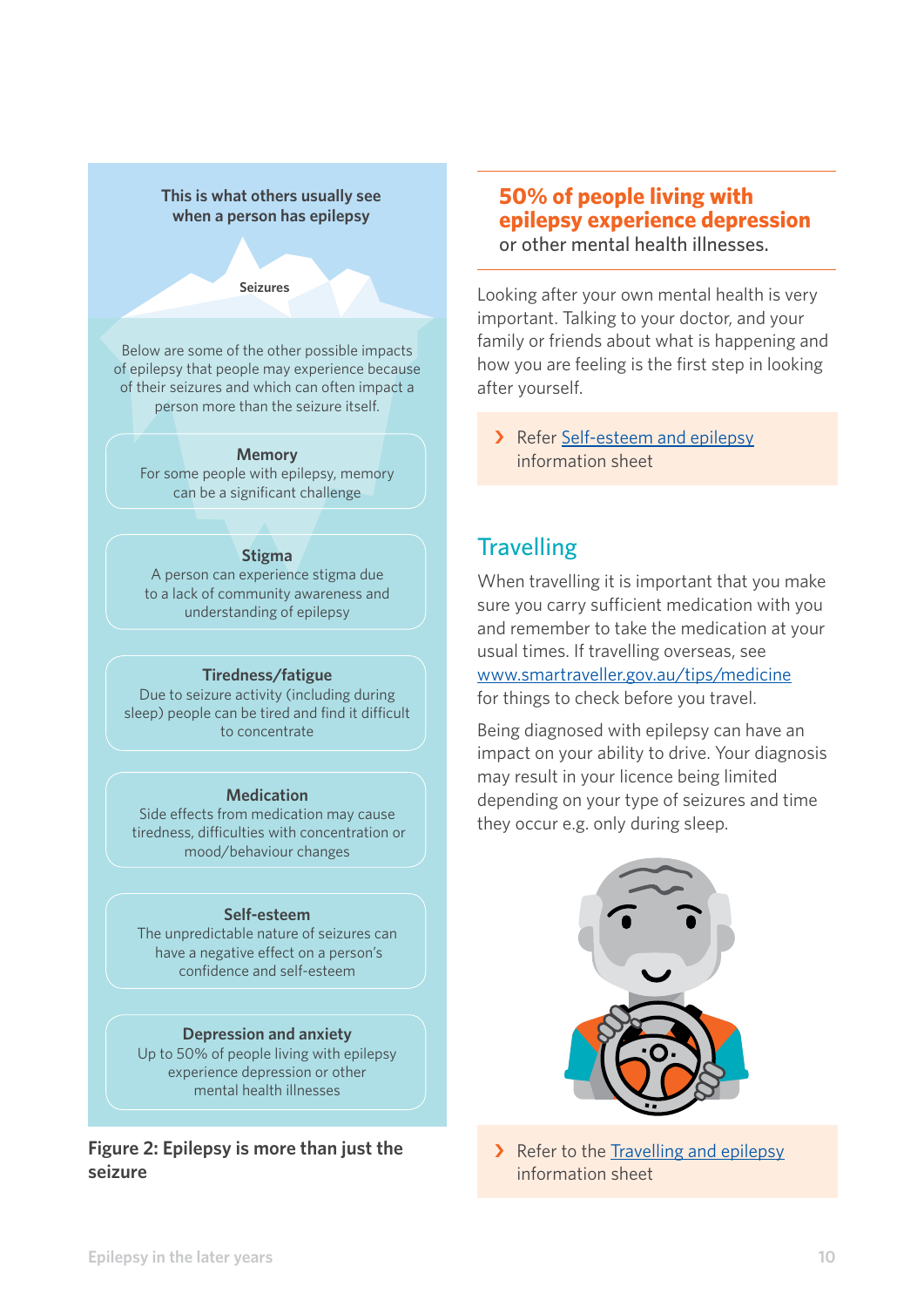## Staying active

A diagnosis of epilepsy does not mean you cannot socialise with family or friends or enjoy recreational activities. People with epilepsy can continue to take an active part in leisure activities, sport and recreation.

### **Staying active** is important for your overall health and wellbeing.

It is normal to have a level of concern about the impact of your epilepsy diagnosis on your life. However this concern should be discussed with your doctor so that you can put in place appropriate risk management strategies and supports that will enable you to continue to live the life you want.

> Refer Staying active and epilepsy information sheet



**''***Try and just go on with life as it was. Not to think, oh, dear… I've got to be careful doing this, that, and something else, because you don't. You just go on with whatever it was. Whatever sort of lifestyle you had. Keep doing it. Keep going.* **Don't stop.** 77

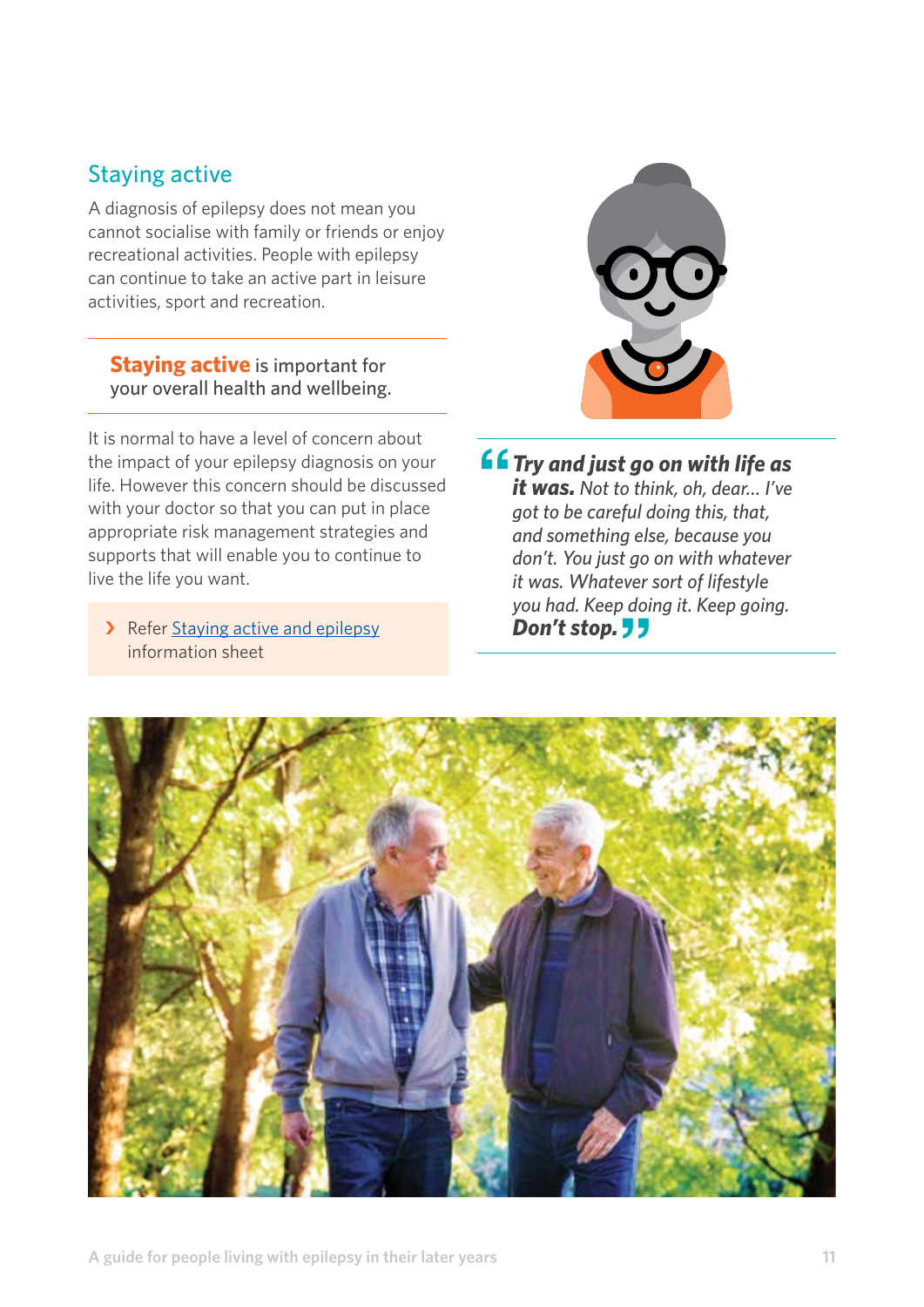## Managing your epilepsy

Managing your epilepsy is about better understanding what is happening and putting in place the supports that you need and want.

## Epilepsy Management Plans

The Epilepsy Management Plan (EMP) and the Emergency Medication Management Plan (EMMP) are valuable tools to manage your care. They provide vital information about the types of seizures you experience, your individual support needs, and any procedures required for first aid or emergency medication. You, your doctor and any carers you have should be involved in developing the plans so that your needs are understood and met to best manage your epilepsy.



**Epilepsy Management Plans** are completed and endorsed by your doctor and updated annually.

> Plan templates are available online [http://epilepsyfoundation.org.au/](http://epilepsyfoundation.org.au/epilepsy-management-plans/) [epilepsy-management-plans/](http://epilepsyfoundation.org.au/epilepsy-management-plans/) 

## *Epilepsy Management Plan (EMP)*

The EMP documents your seizure description and what to do in the event of a seizure, the impact of seizures on you and the post seizure support you would like. The EMP also identifies whether emergency medication has been prescribed, specific support needs and when to call **000**.

## *Emergency Medication Management Plan (EMMP)*

Where emergency medication has been prescribed, the EMMP is the authority for a trained person to administer the emergency medication in the event of a seizure requiring an emergency response. The EMMP also provides information on when to call **000**.



## Only people who have received person **specific training for the administration of emergency**

medication for you should administer emergency medication to you.

› Refer [http://epilepsyfoundation.org.au/](http://epilepsyfoundation.org.au/epilepsy-education/) [epilepsy-education/](http://epilepsyfoundation.org.au/epilepsy-education/)

## Risk management

Developing management plans is also about identifying potential risks and putting in place the strategies you need to help you manage your epilepsy. It is important that you consider the safety implications and any risks that may be associated with your epilepsy diagnosis and seizure activity.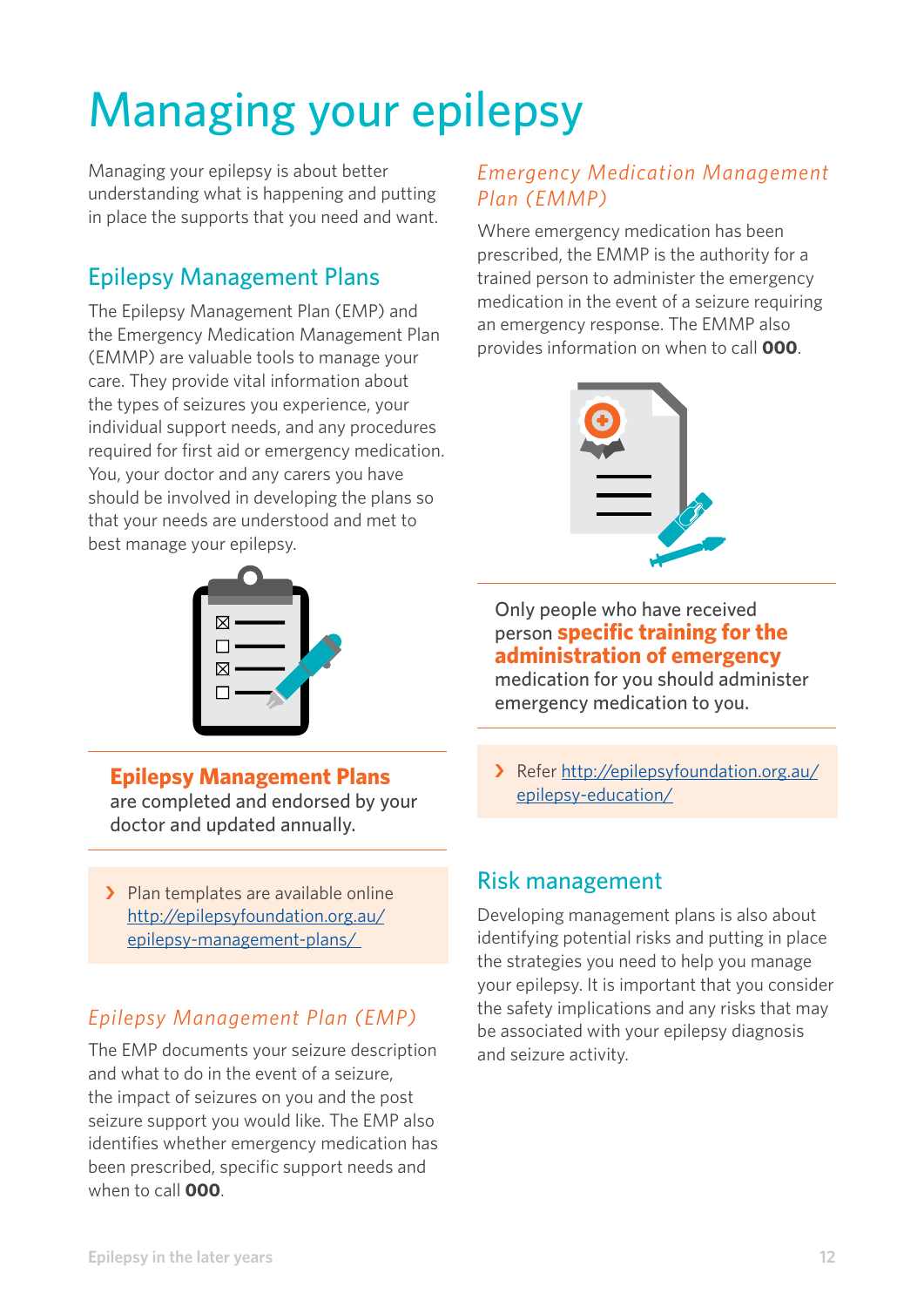## *Safety*

There are a number of devices/assistive technologies available to assist in maintaining your safety:

#### **Medical ID**

Your medical information can be recorded on a Medical Bracelet or ID Card to alert medical personnel, emergency services and people in the community on how to provide the most appropriate treatment should you have a seizure.

#### **Medical alert**

If you enjoy walking but have seizures which can affect your balance or are convulsive, you may benefit from having a fall detector pendant. These pendants automatically raise an alert if you should lose your balance and fall or if your seizure involves loss of consciousness. Medical alerts can also be activated manually when assistance is required should you recognise behavioural changes signalling the impending onset of a seizure.

Depending on your seizure type there may be additional safety issues which you need to consider. They could include always swimming with a companion, bathing support, having oncall or in-house support overnight and support with commuting. Your doctor or specialist will discuss this with you when developing your EMP.

#### > Refer Risk and epilepsy information sheet

## *Training*

It is important that you and your family or carers understand epilepsy and understand your emergency medication and how to administer it should they need to. Seizure first aid training and administration of emergency medication training is an important step in reducing the risk to you.

› Refer http://epilepsyfoundation.org.au/ epilepsy-education/

### *Seizure First Aid*



### **Seizures are not all the same**

so it is important for your family, carers, friends, neighbours or anyone looking out for you to know what to do to keep you safe during a seizure.

If you have an Epilepsy Management Plan and/or an Emergency Medication Management Plan then your support network should:

- $\blacksquare$  know where these plans are kept
- be trained in providing a seizure response according to these plans and your wishes.

Only people who have received person specific training for the administration of emergency medication for you should administer emergency medication to you.

> A comprehensive seizure first aid poster and short video is available online [http://epilepsyfoundation.org.](http://epilepsyfoundation.org.au/seizure-first-aid/) [au/seizure-first-aid/](http://epilepsyfoundation.org.au/seizure-first-aid/)